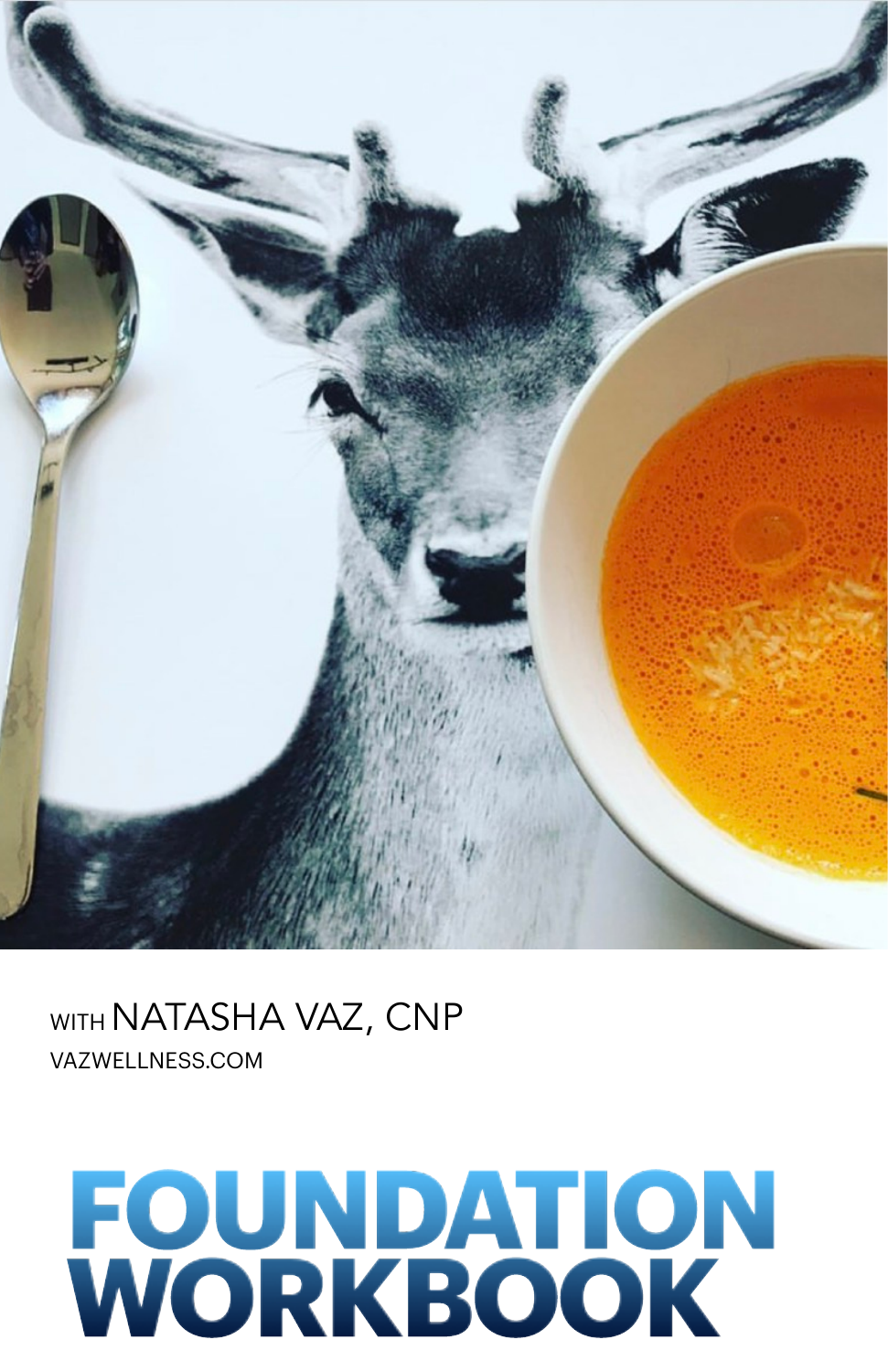© vazwellness is owned and operated by Natasha Vaz, CNP

This ebook is meant to inform, not diagnose, treat or cure any conditions. Please check with your regular health care provider before changing your lifestyle and habits.

Vaz Wellness North Vancouver British Columbia Canada www.vazwellness.com



*"TOMORROW'S HEALTH STARTS WITH TODAY"*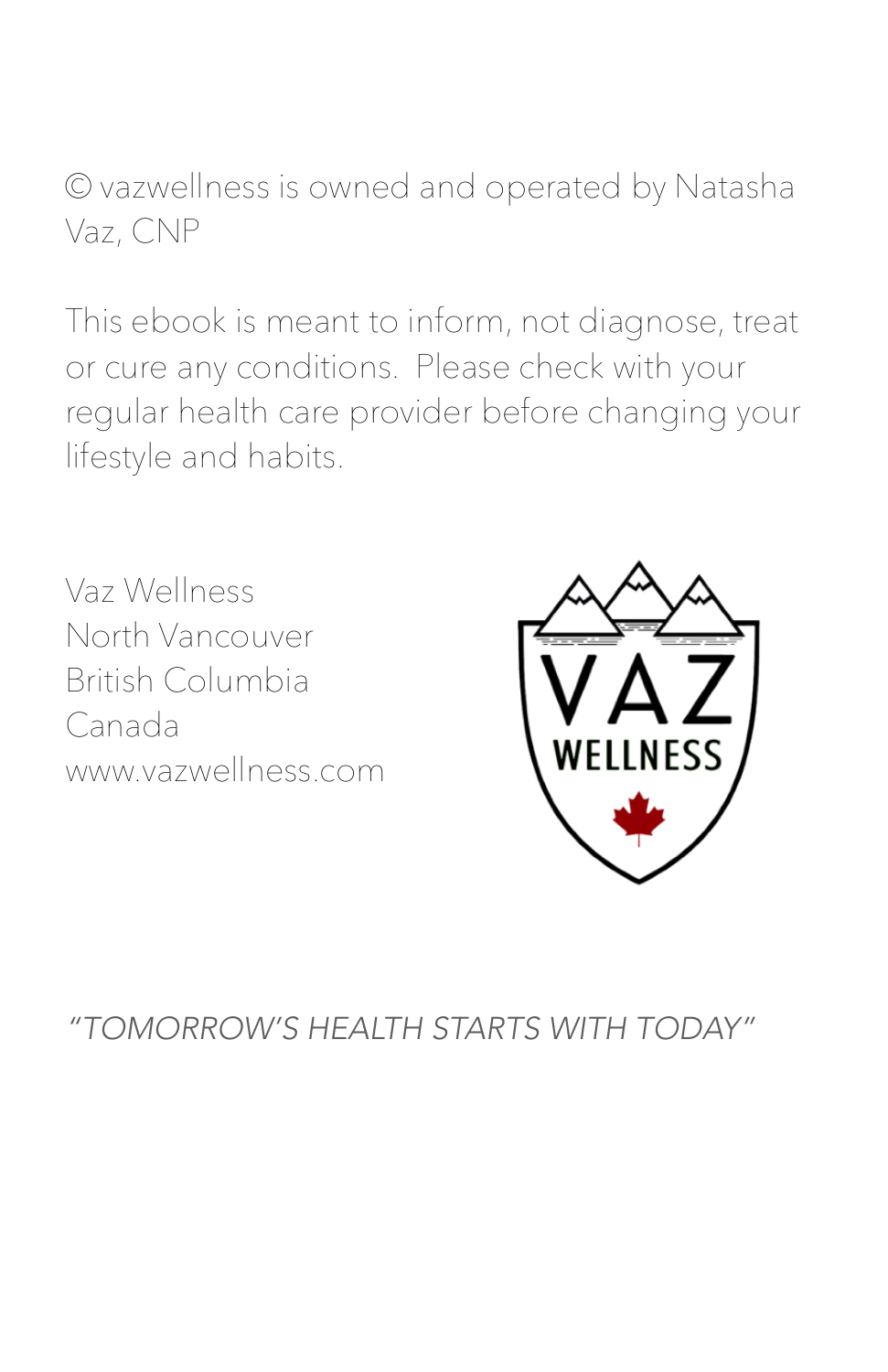## **TABLE OF CONTENTS**

| <b>OBJECTIVES</b>                   | 4  |
|-------------------------------------|----|
| <b>COURSE OVERVIEW</b>              | 5  |
| <b>DEDICATION:</b>                  | 6  |
| WISDOM OF THE OLD WAYS              | 6  |
| 5 PRINCIPLES OF EATING HEALTY       | 7  |
| <b>CHAPTER 1</b>                    | 8  |
| <b>CHAPTER 2</b>                    | 10 |
| <b>CHAPTER 3</b>                    | 12 |
| <b>CHAPTER 4</b>                    | 15 |
| <b>CHAPTER 5</b>                    | 18 |
| <b>WEEKLY INTEGRATION EXERCISE:</b> | 21 |
| <b>RESOURCES</b>                    | 22 |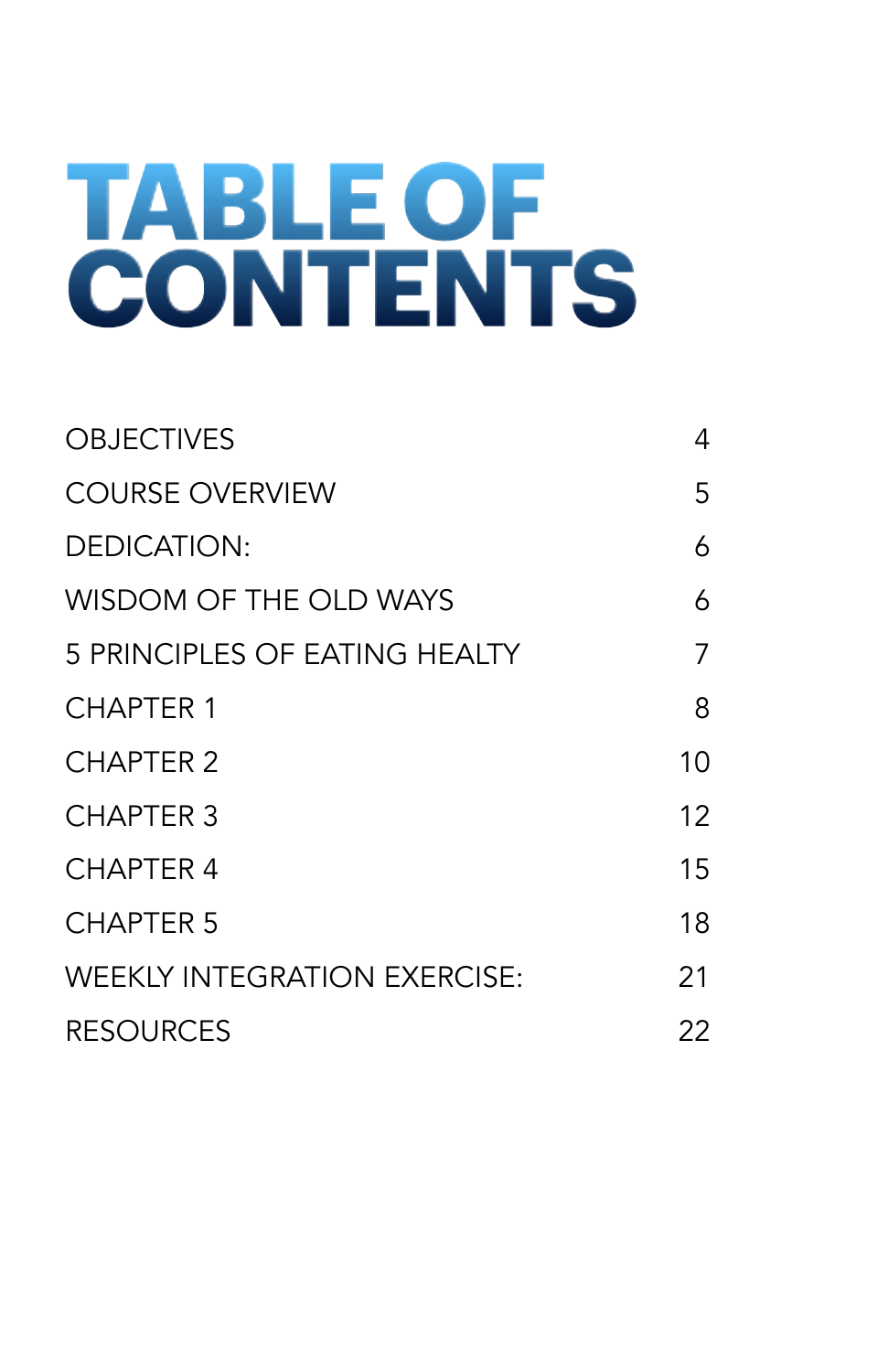<span id="page-3-0"></span>

- Inspire you to lead a healthy lifestyle while connecting through health.
- Importance of nutrition for prevention, health, sports performance and beauty.
- Learn what your body needs to thrive and how to customize your diet.
- Where and how to shop. Resources for eating well and supporting economic recovery.
- How to eat to regulate blood sugar levels.
- Optimize digestion, energy and sleep.
- Provide guidelines and tools for healthy eating.
- The Principles of Urban Homesteading in the modern day.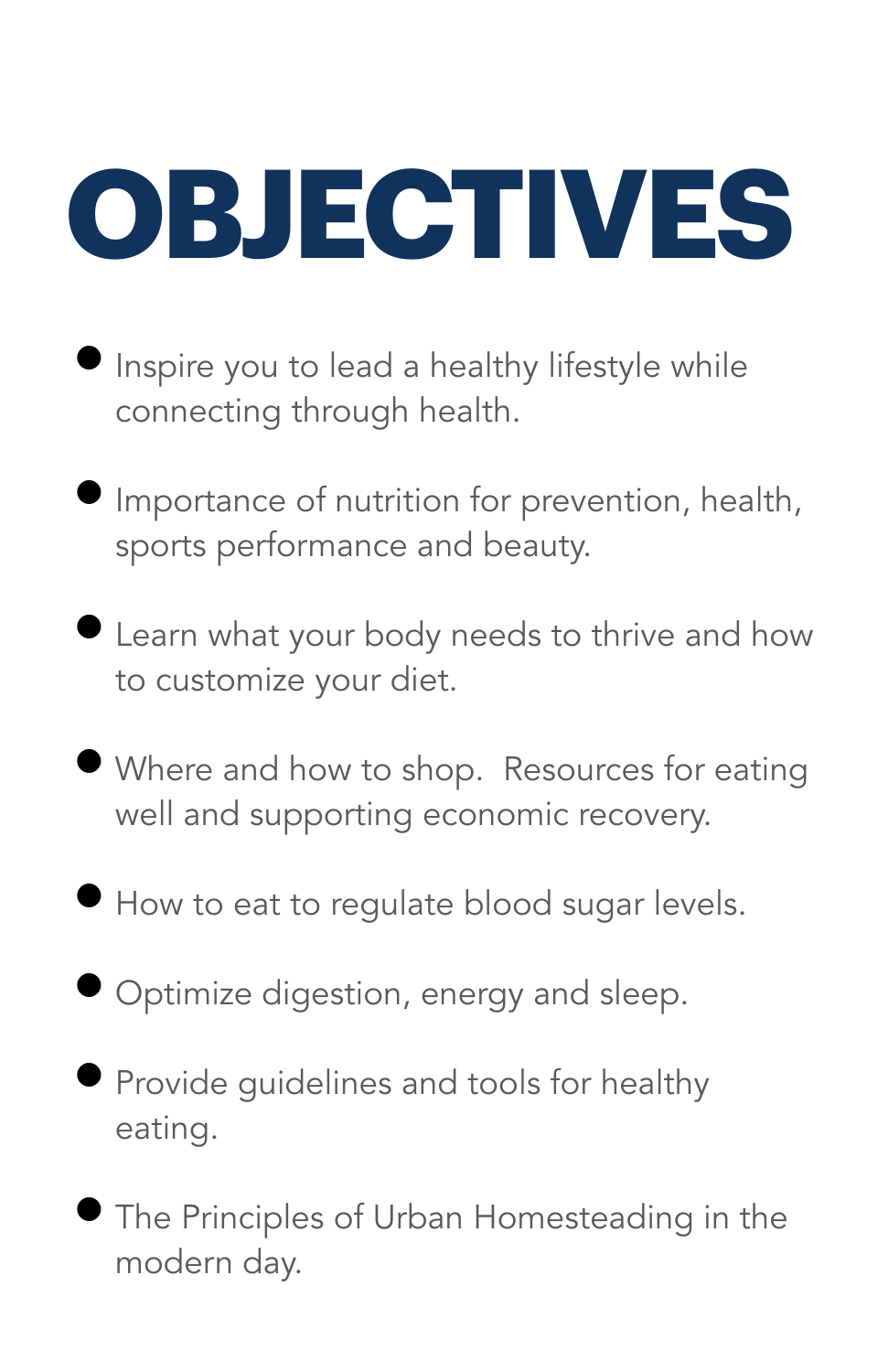## <span id="page-4-0"></span>**COURSE OVERVIEW**

- 1) 5 Principles of Healthy Eating
- 2) Carbohydrates
- 3) Protein
- 4). Fats

5) Fermentation, Sprouting, and Traditional diets

6) Acid/Alkaline and customizing your diet

7). Eating for health, beauty and athletic performance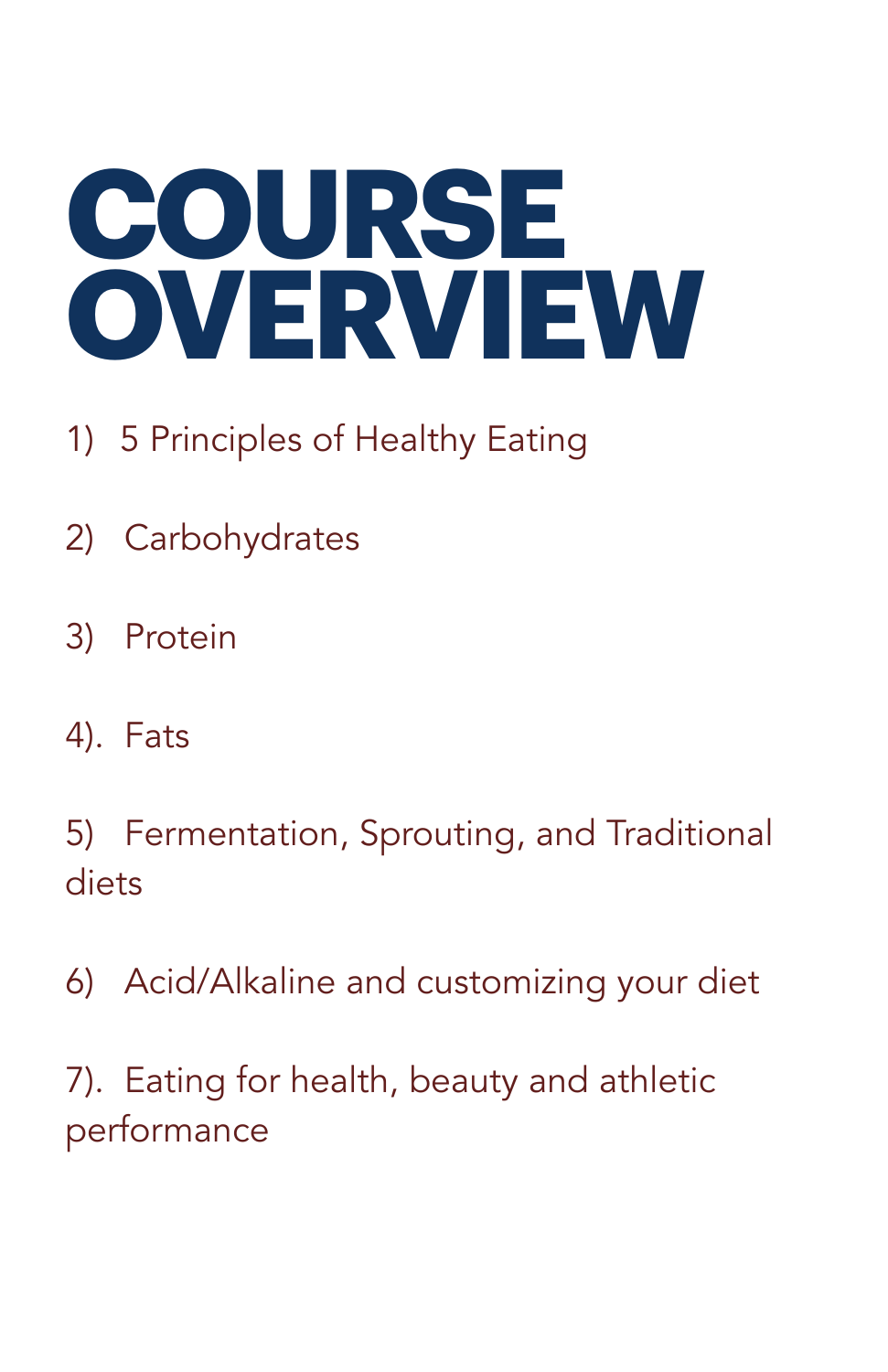### <span id="page-5-1"></span><span id="page-5-0"></span>**DEDICATION: WISDOM OF THE OLD WAYS**

*WITH ALL THE SPECIALIZED DIETS AND FOOD CRAZES OUT THERE - LEARNING PRINCIPLES ANYONE CAN APPLY IN MODERN TIMES IS A KEY TO HEALTH.* 

There is a lot to be said about looking to the past to shape the future.

The modern world has brought amazing inventions like the computer, internet, and modern medicine like penicillin. But it has also taken something away from us.

The knowledge and techniques of the past gave us nutrient dense food without preservatives and fridges.

It also allowed us to be much more in tune with nature rhythms. This got us to where we are today. 8 billion strong.

Let's discuss more about the Wisdom of the Old Ways and how it can benefit you today.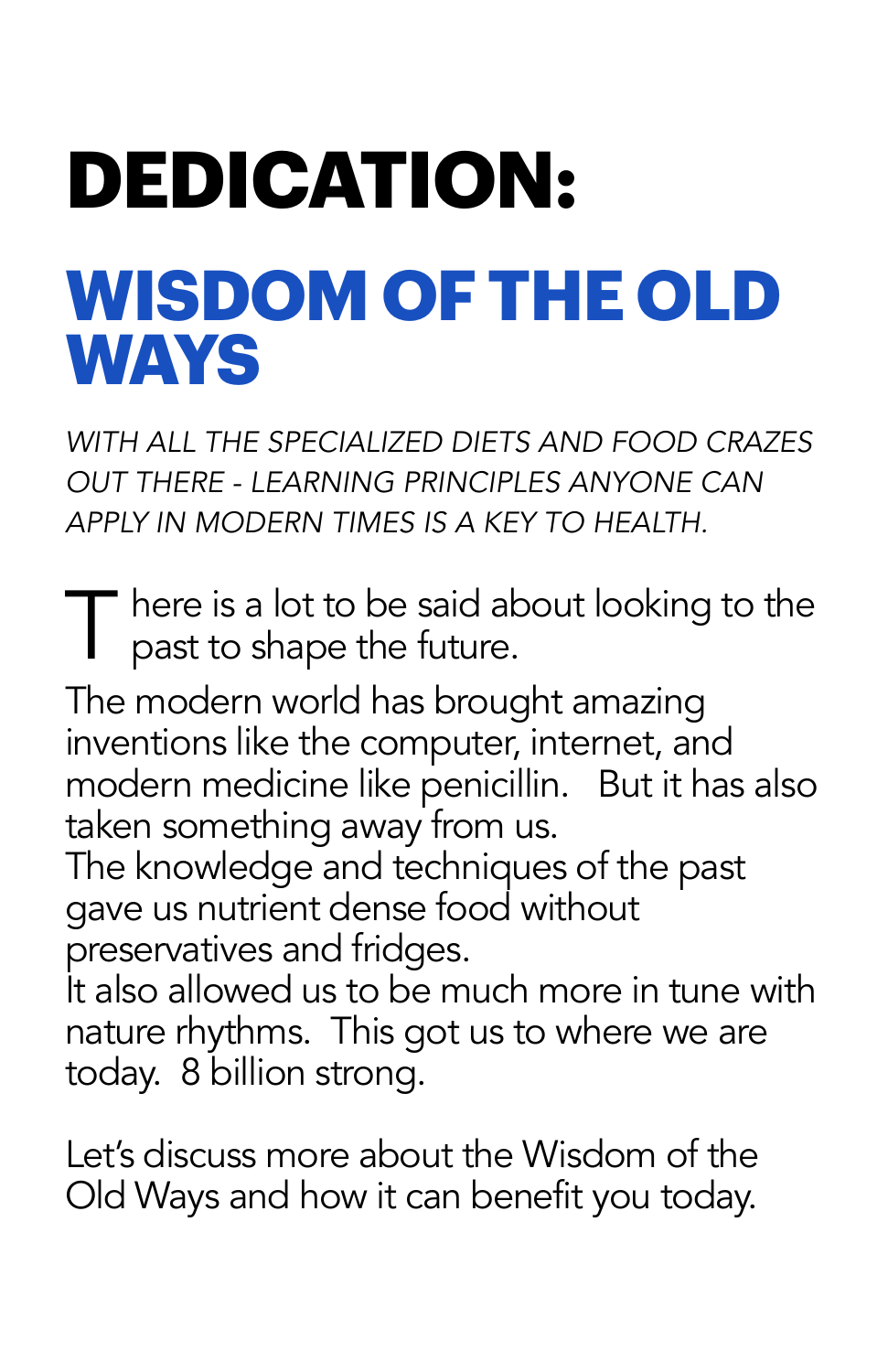## <span id="page-6-0"></span>5 **PRINCIPLES OF EATING HEALTY**

- 1. Foods should be whole and minimally processed. As close to the farm as possible.
- 2. Fresh food begins to lose it nutrition and life force/chi/prana once it is picked. Life supports life.
- 3. Organic all hype and food politics aside, this is closer to how we traditionally ate.
- 4. Seasonal for your area this is when it's at its cheapest and most nutritious.
- 5. Local more time to ripen and increase nutritional content, supports local economies, less of a carbon footprint.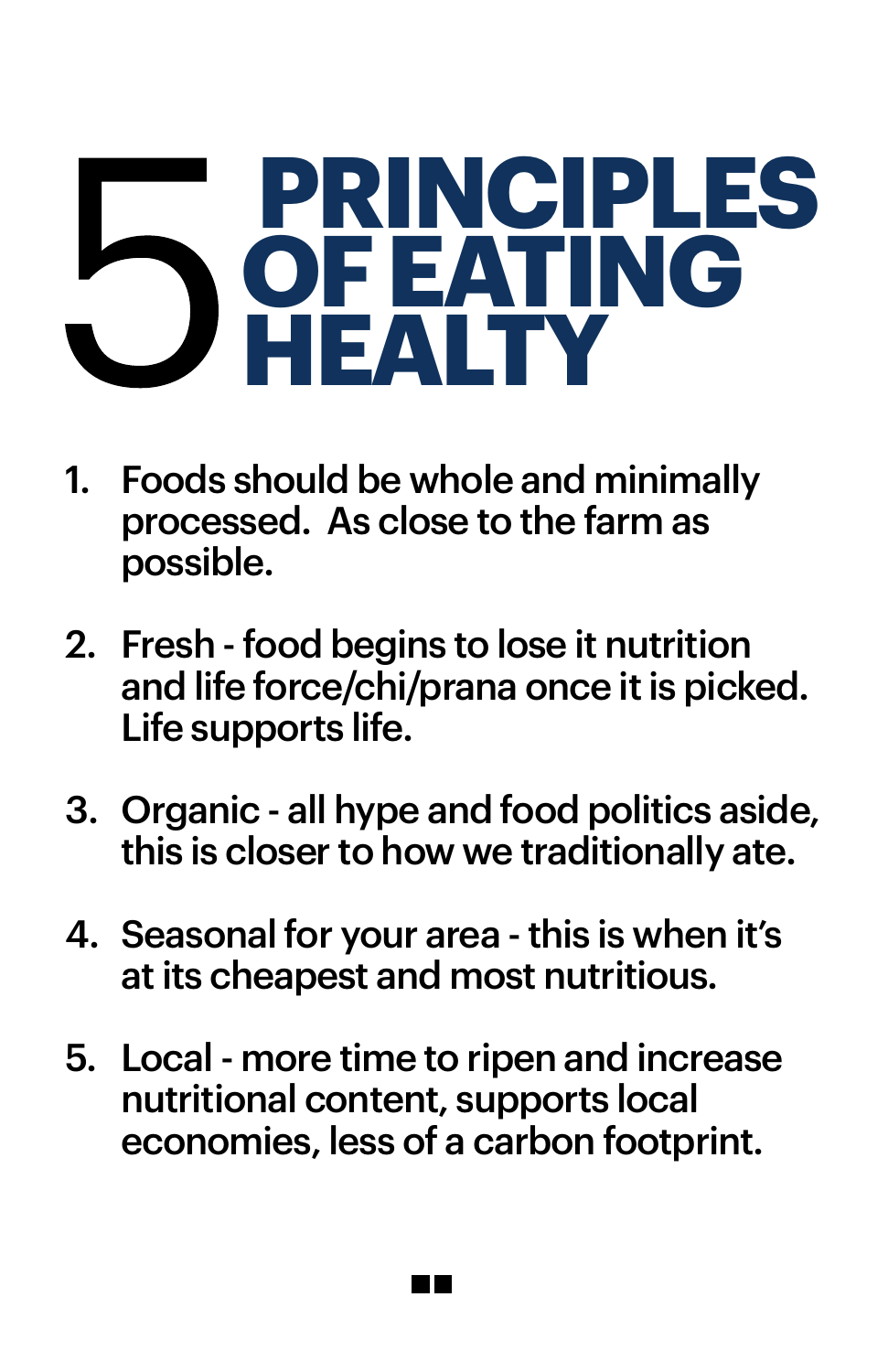## <span id="page-7-0"></span>**CHAPTER 1**

### Foods should be whole and minimally<br>Forocessed. As close to the farm as po processed. As close to the farm as possible.

- Many of our foods are preserved with the byproducts of the petroleum industry. It is more profitable in the long run for these companies to pay scientists to repurpose chemicals instead of paying the disposal fees.
	- Ex sodium laurel sulphate or SLS is a preservative in our shampoos and personal care products that has links to cancerous diseases.

• Aspartame was a war time neurotoxin.

- *-* Rather than dispose of this chemical safely it was discovered that it had a sweet taste.
- *-* The Senator who owned the company used his influence to get approved as a food additive. -Within the body it gets converted to alcohol and formaldehyde.
- Most chocolate milk contains puss cells and cows blood. Sugar and chocolate are used to disguise the flavour and colour once it's been pasteurized.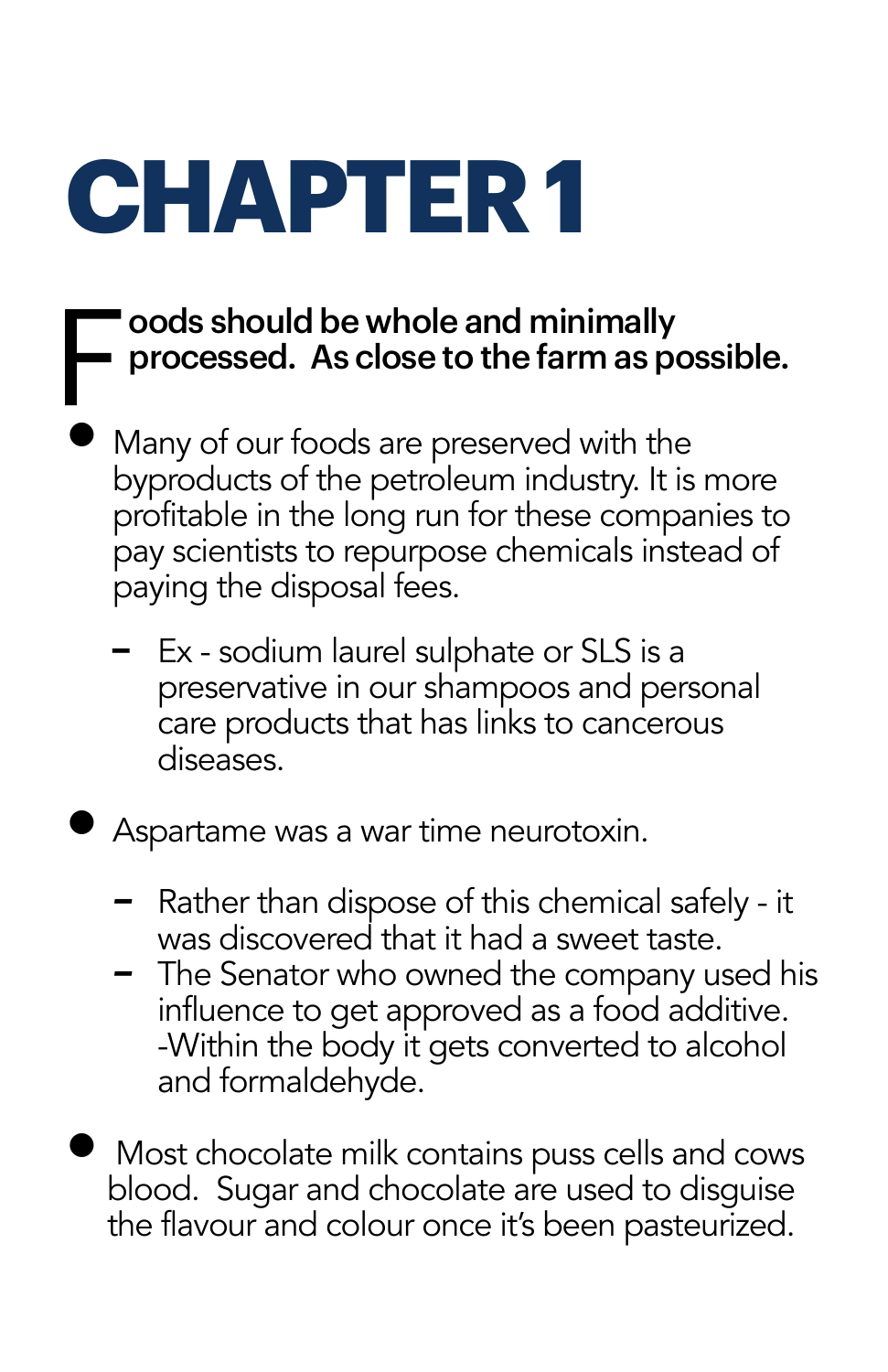#### INTEGRATION EXERCISE:

What culture do you identify with the most ?

Can you name any traditional foods from this culture or other traditional foods if you don't identify with one culture in particular ?

What would you want to learn to make again?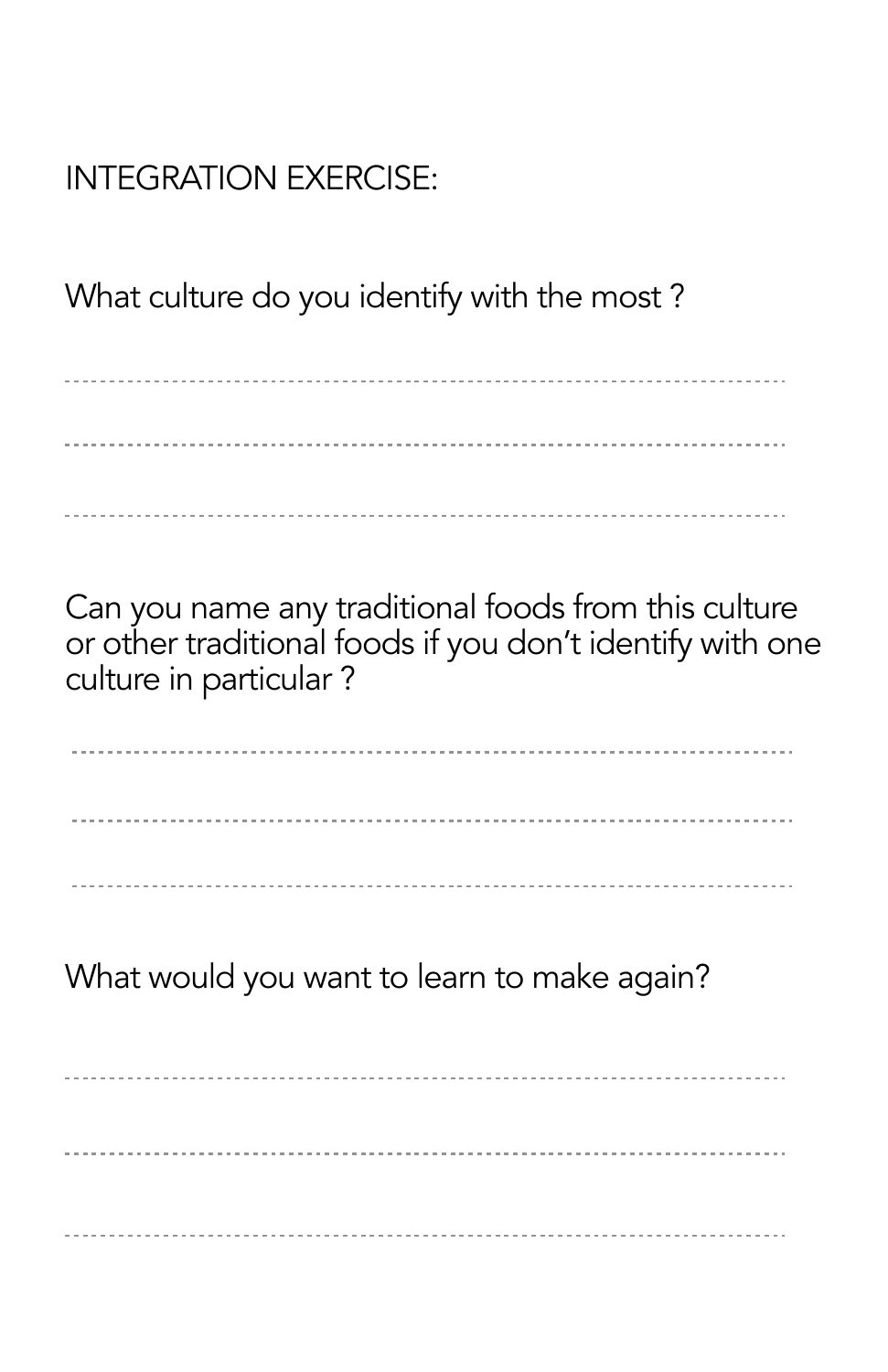# <span id="page-9-0"></span>**CHAPTER 2**

- Fresh food begins to lose its nutrition and life<br>force/chi/prana once it is picked.<br>Life supports life. force/chi/prana once it is picked. Life supports life.
	- The immune system of the plant is the soil. We derive our health and immunity from plants and the animals that consume these plants.
	- Traditional farming methods that compost and work to keep plants strong with natural soil amendments and fertilizers have more nutrition than mass produced chemically grown plants.
		- This method is closest to the principals of modern Organic Farming.
		- Biodynamic Organic Farming is one level above modern organic farming where the farmers only use what's on the farm and don't bring things in such as compost to fortify their crops from the outside world.
		- These principles can actually be regenerative to our planet.
			- It is thought that if everyone farmed this way, we could eliminate all pollution from the industrial revolution in just 10 years.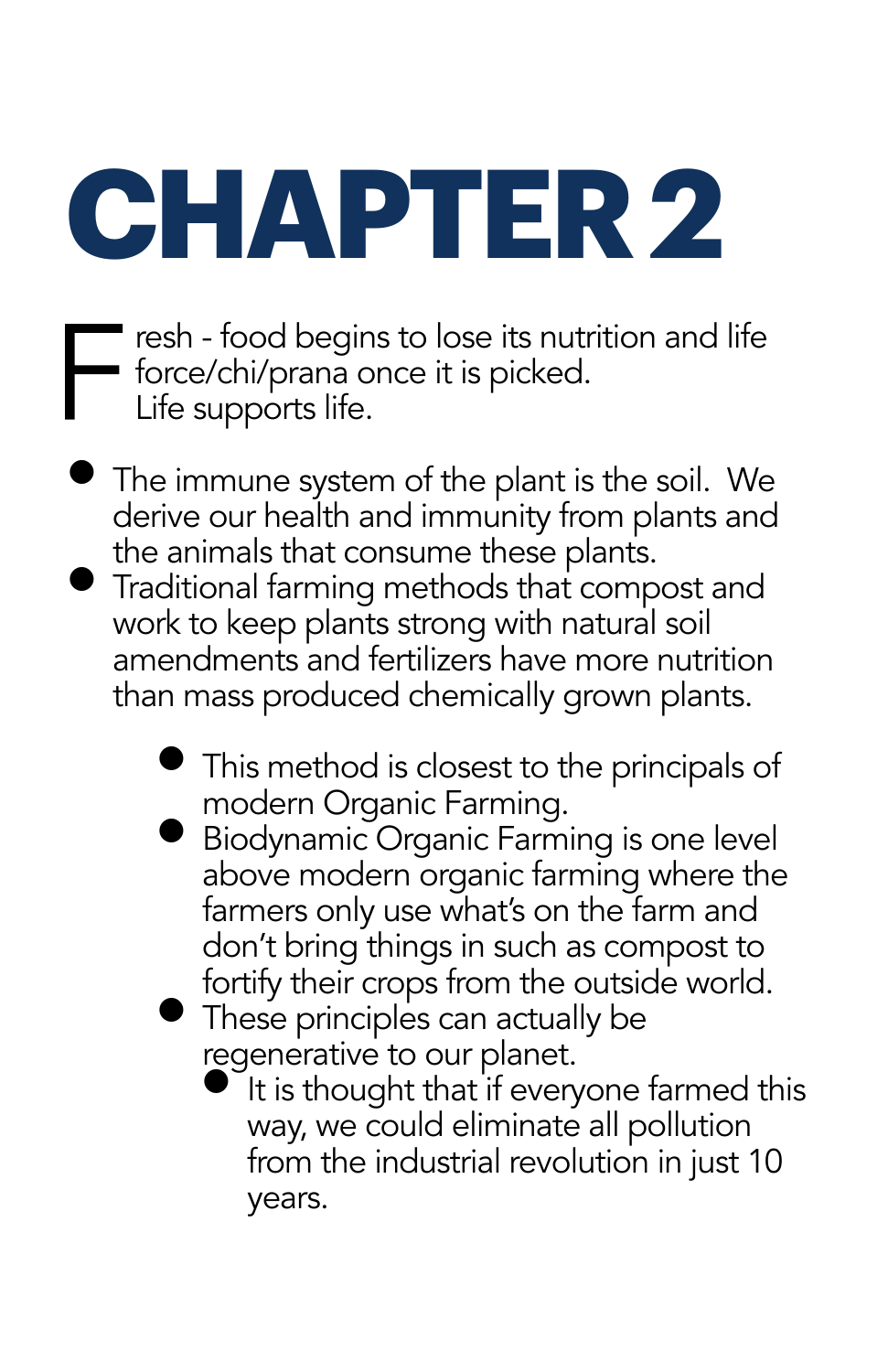#### INTEGRATION EXERCISE:

What food do you or family traditionally grow ? What times of year?

Can you name some traditional ways farmers and gardeners would strengthen the soil ?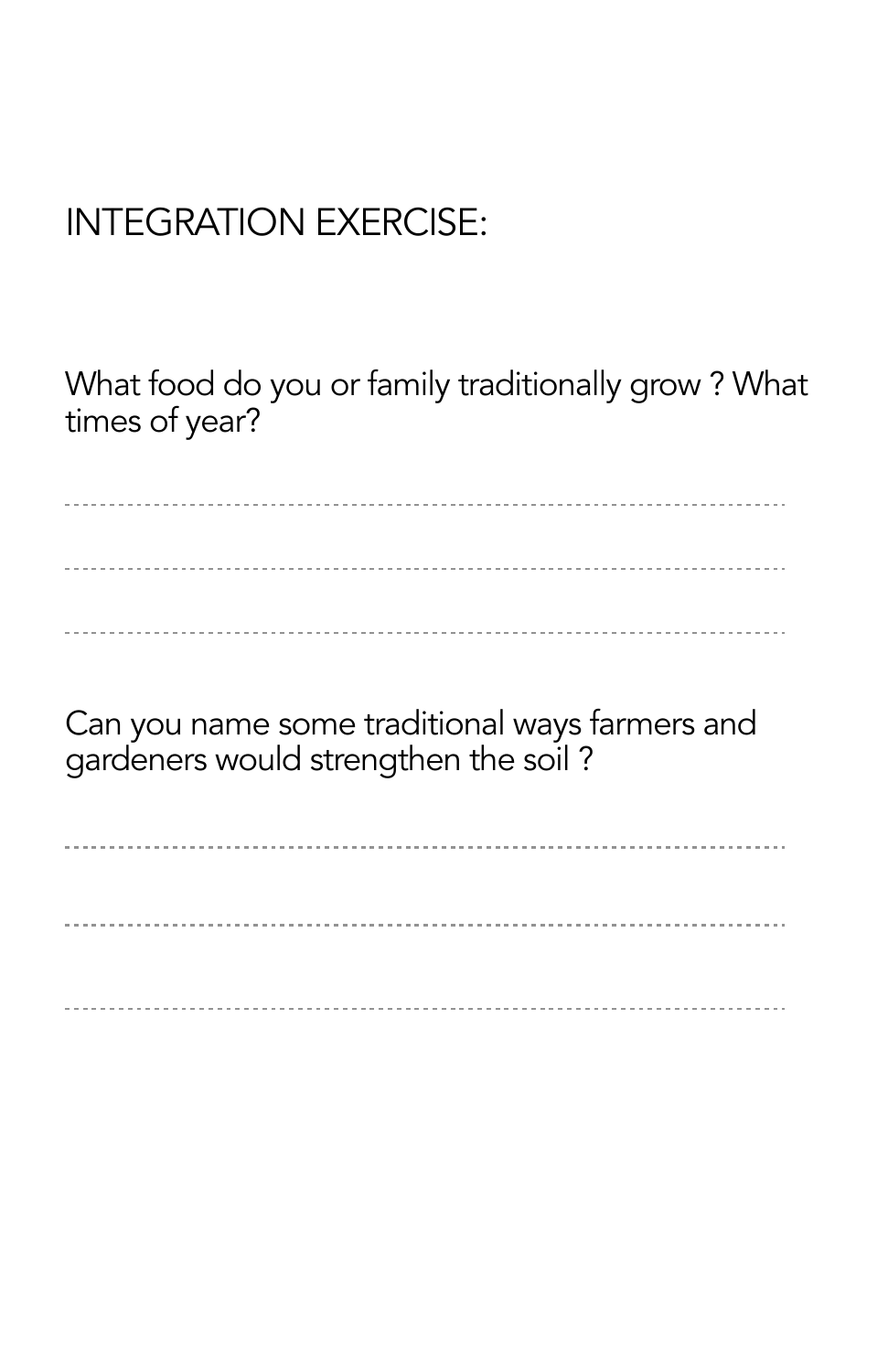<span id="page-11-0"></span>**CHAPTER 3** 

#### **C** rganic - all hype and food politics<br>aside, this is closer to how we<br>traditionally ate. aside, this is closer to how we traditionally ate.

- Without the use of modern chemicals and pesticides, farmer had to rely on healthy soil and healthy plants to have a plentiful season.
- Perennial plants that grow back year after year grow deeper roots that provided channels for water to be held while reducing soil erosion. \*Organic crops are 30% more drought resistant.
- Farmers would use methods like 'companion planting' which help repel pests, attract pollinators, provide shelter and structure for roots, stems, and vines.
- Genetically Modified Organisms (GMO) such as seeds can be easier to grow one season, but very costly the next.
	- Most are also known as 'terminator' seeds, They will not produce seeds to be planted for the following year. Costing much more.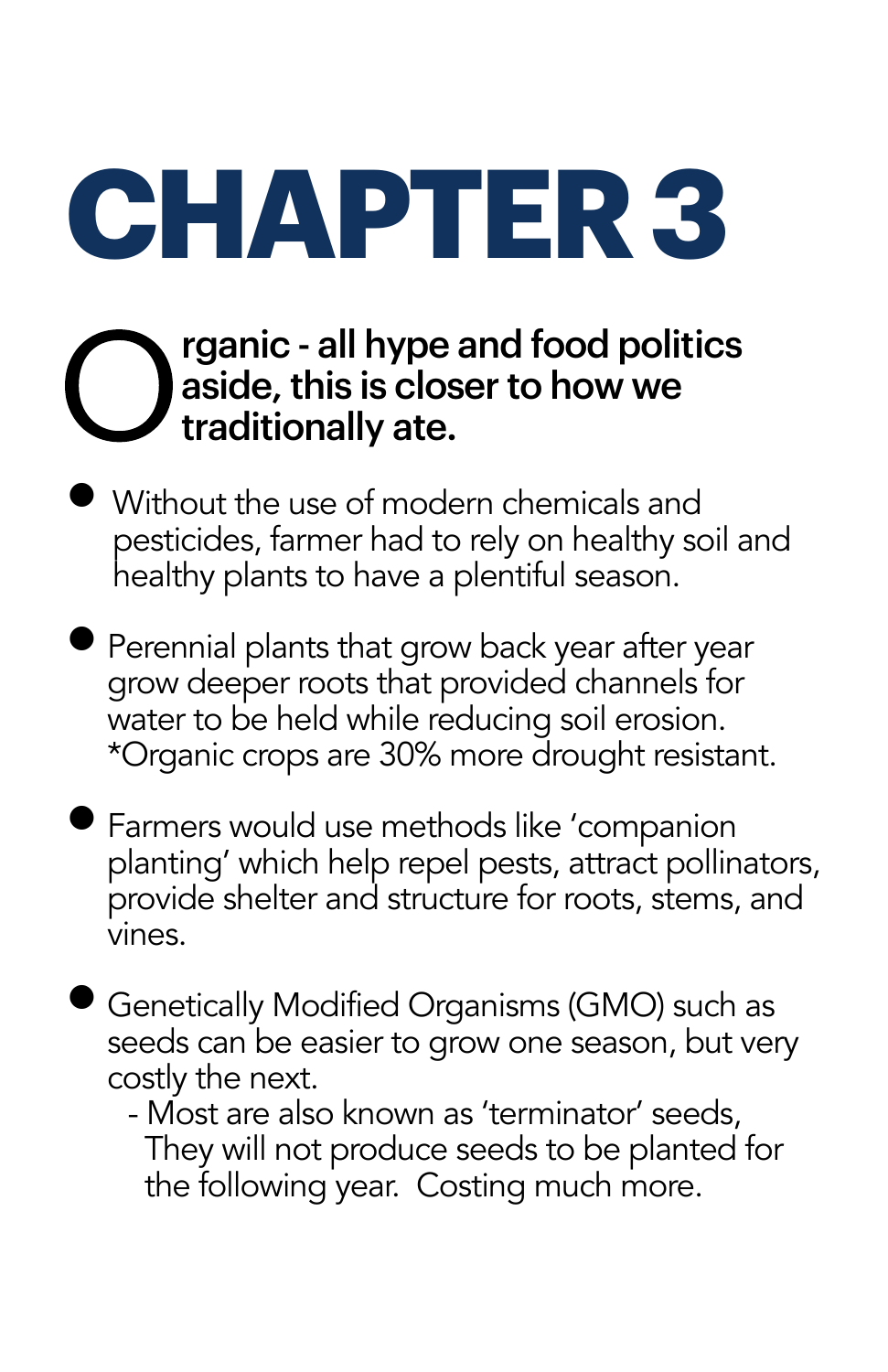## **THE DIRTY DOZEN:**  Link From GLOBAL **NEWS**

https:// globalnews.c a/news/ 4150466/thedirty-dozenandclean-15-201 8s-list-offruits-andvegetableswith-themostpesticides/

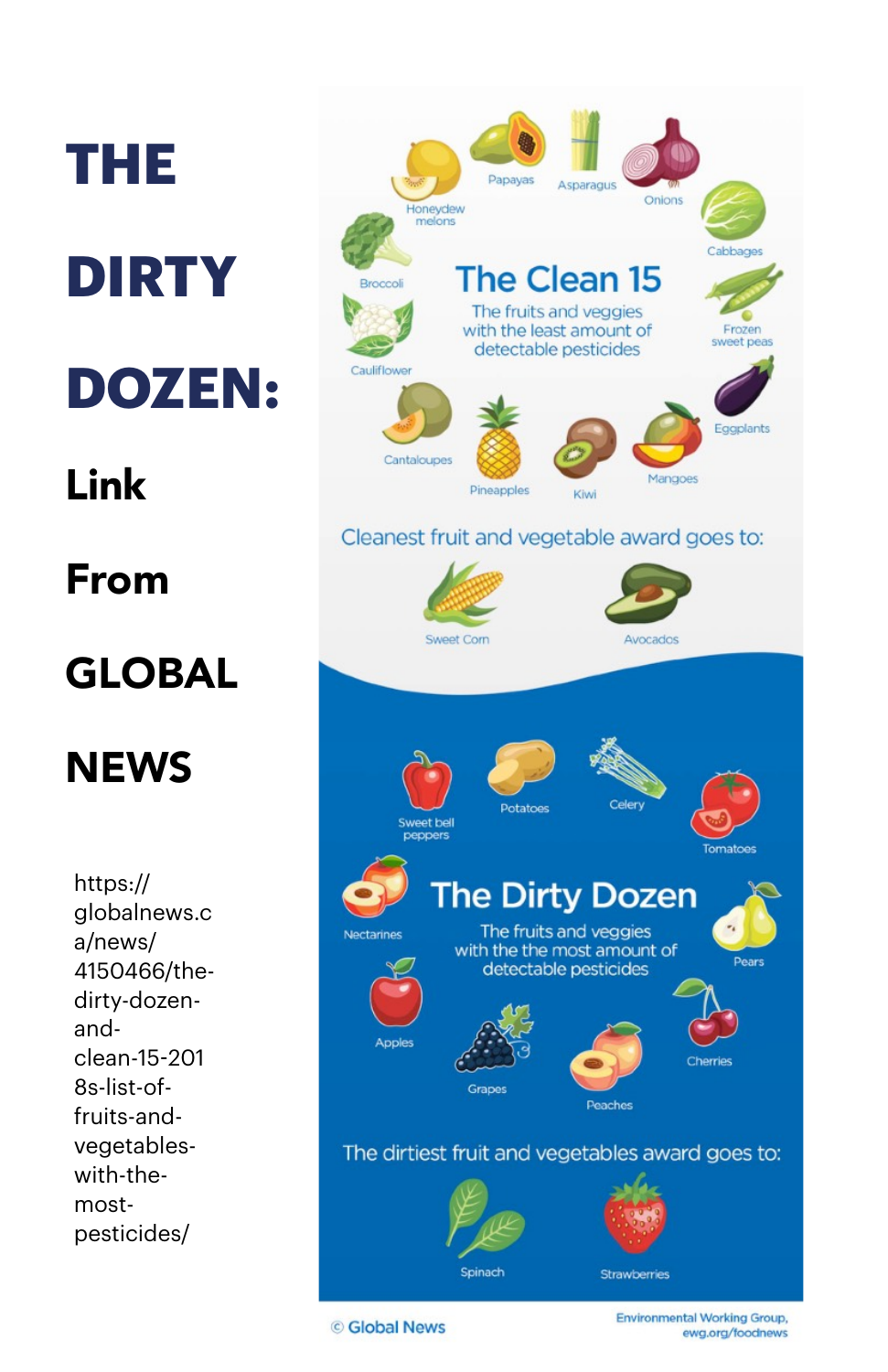#### "EAT ORGANIC FOOD, OR AS YOUR ANCESTORS USED TO CALL IT - FOOD"

#### INTEGRATION EXERCISE:

Which Foods on "The Clean 15" list do you eat the most of?

Which Foods on "The Dirty Dozen" list do you eat the most of ?

If you had to pick two foods to switch from the "Dirty" list to the "Clean" list which would they be?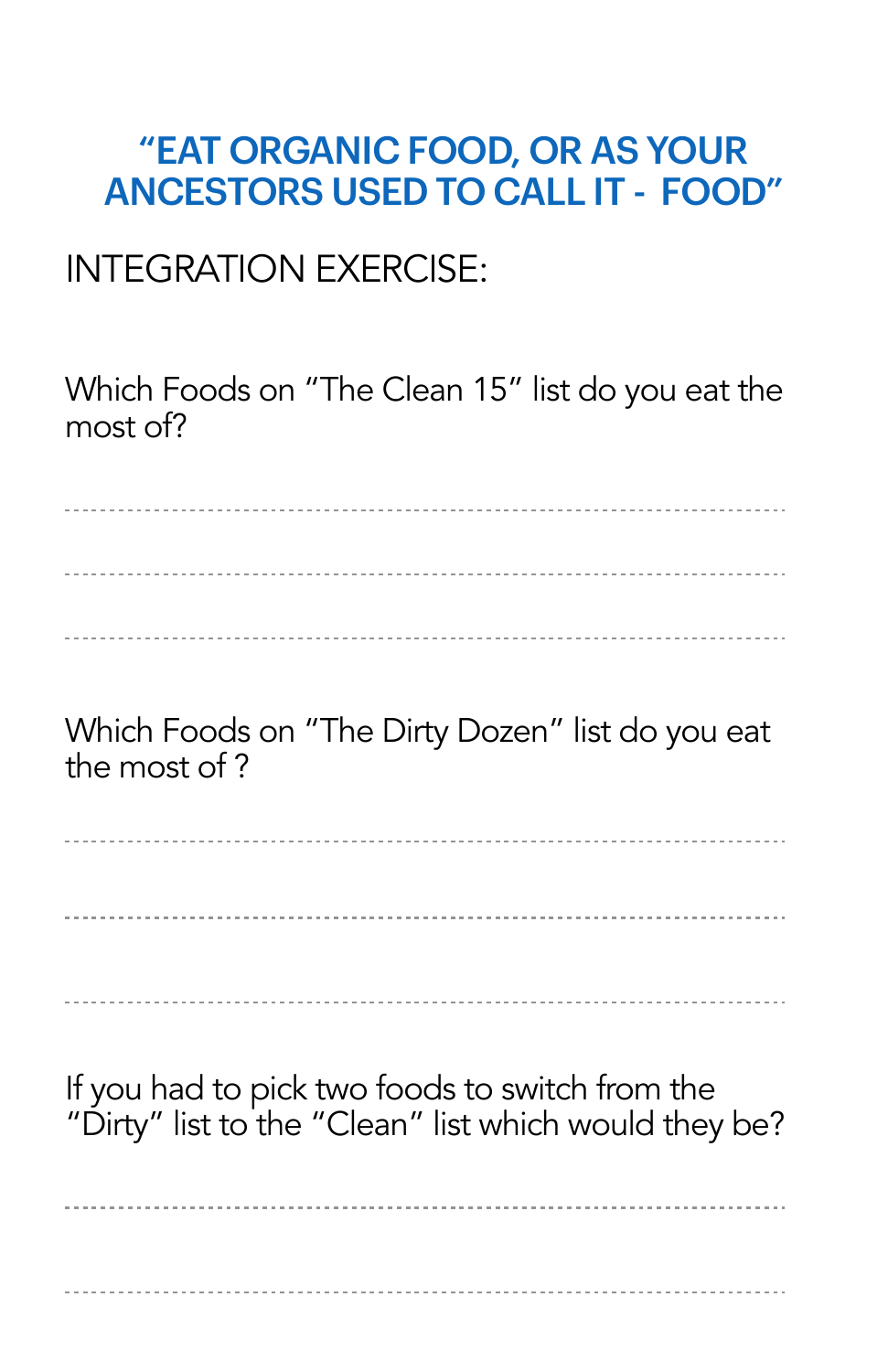# <span id="page-14-0"></span>**CHAPTER 4**

### Seasonal for your area - this is when it's<br>Sat it's cheapest and most nutritious. at it's cheapest and most nutritious.

#### Seasonal foods can provide us with optimal nutrition for the upcoming season.

EX. In the fall we get a lot of plants that have an orange colour to them. Often, the vitamins and minerals that give plants their colours also provide nutritions. This is also what gives salmon flesh its colour.

Orange pigment often comes from a vitamin/antioxidant called *beta-carotene.* This is one of the best vitamins for the eyes. In the fall the days begin to shorten and dark arrives sooner and lasts longer. Beta-carotene boost eye function making our vision stronger in the dark.

In spring we get lighter fruits and vegetables that hydrate and support circulation. Vasodilation pushes warm blood closer to the skin to help us keep cool and cleanse from the heaviness of winter.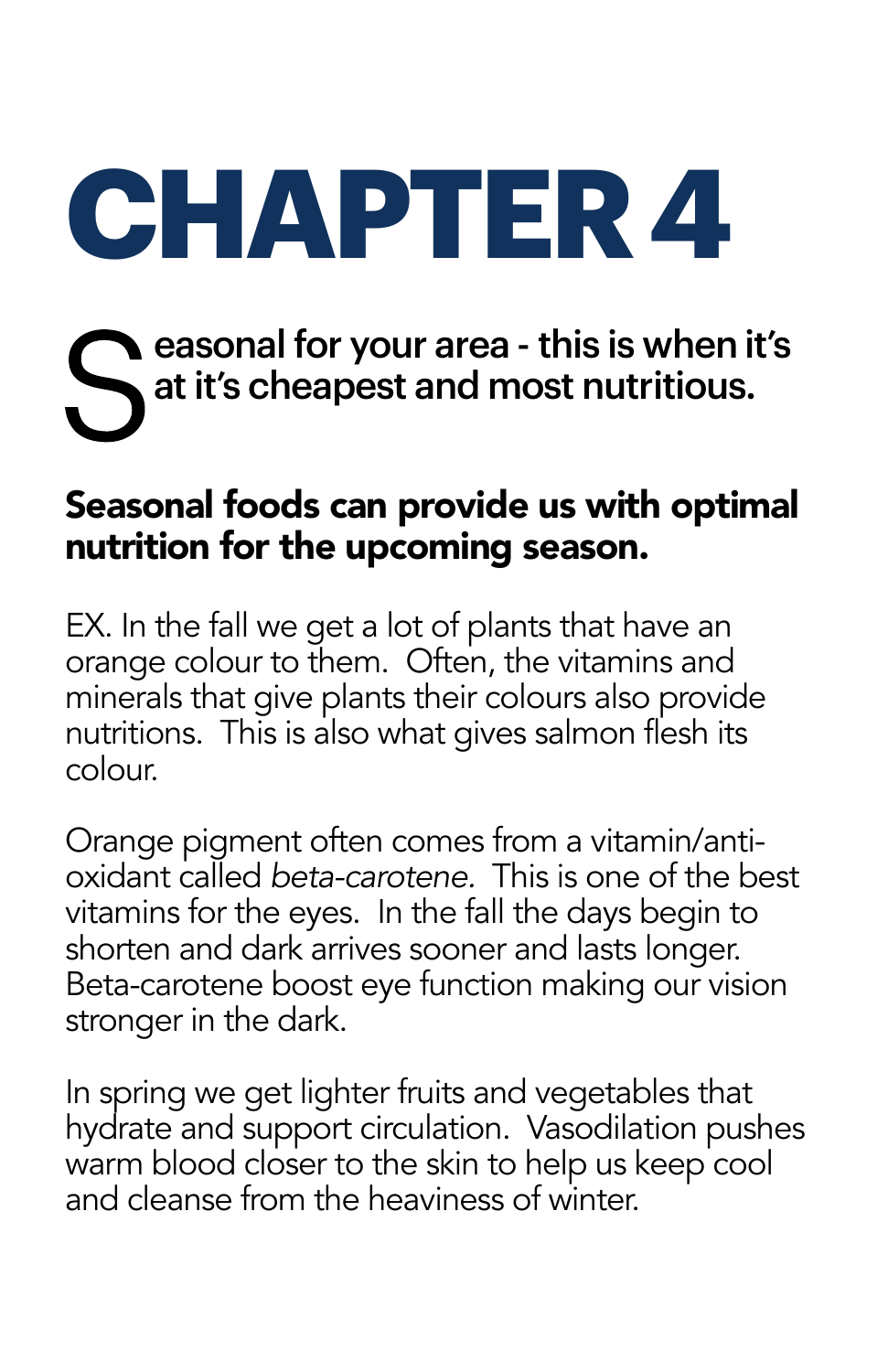## **THE TRICK TO EATING SEASONAL FARMER'S**

# **MARKETS [EATLOCAL.](http://EATLOCAL.ORG) [ORG](http://EATLOCAL.ORG)**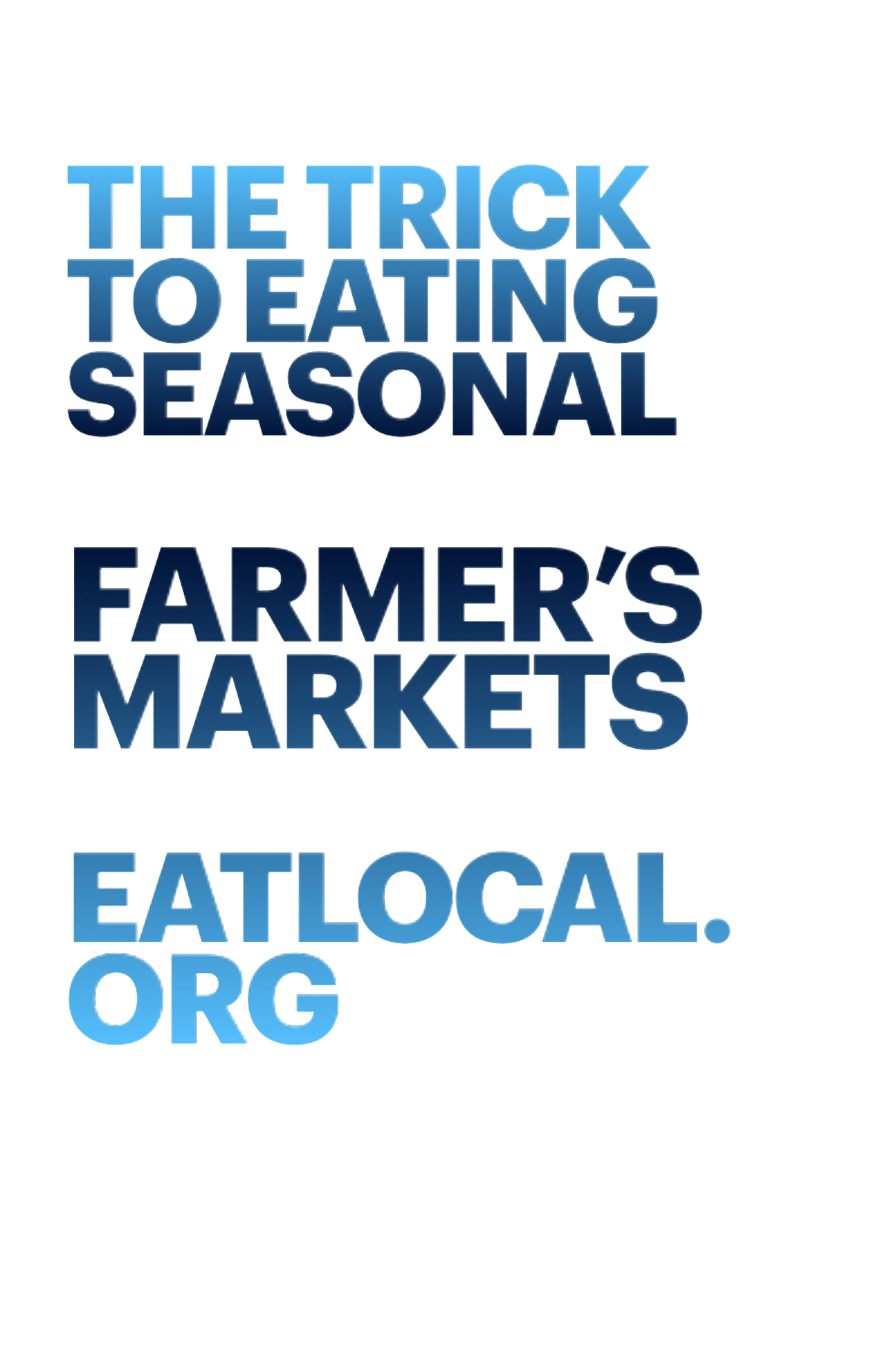#### INTEGRATION EXERCISE:

What are your favourite local foods for May & June?

What dishes would you prepare with these foods ?

Can you think of any traditional preserves that were made with the foods that are in season now?

----------------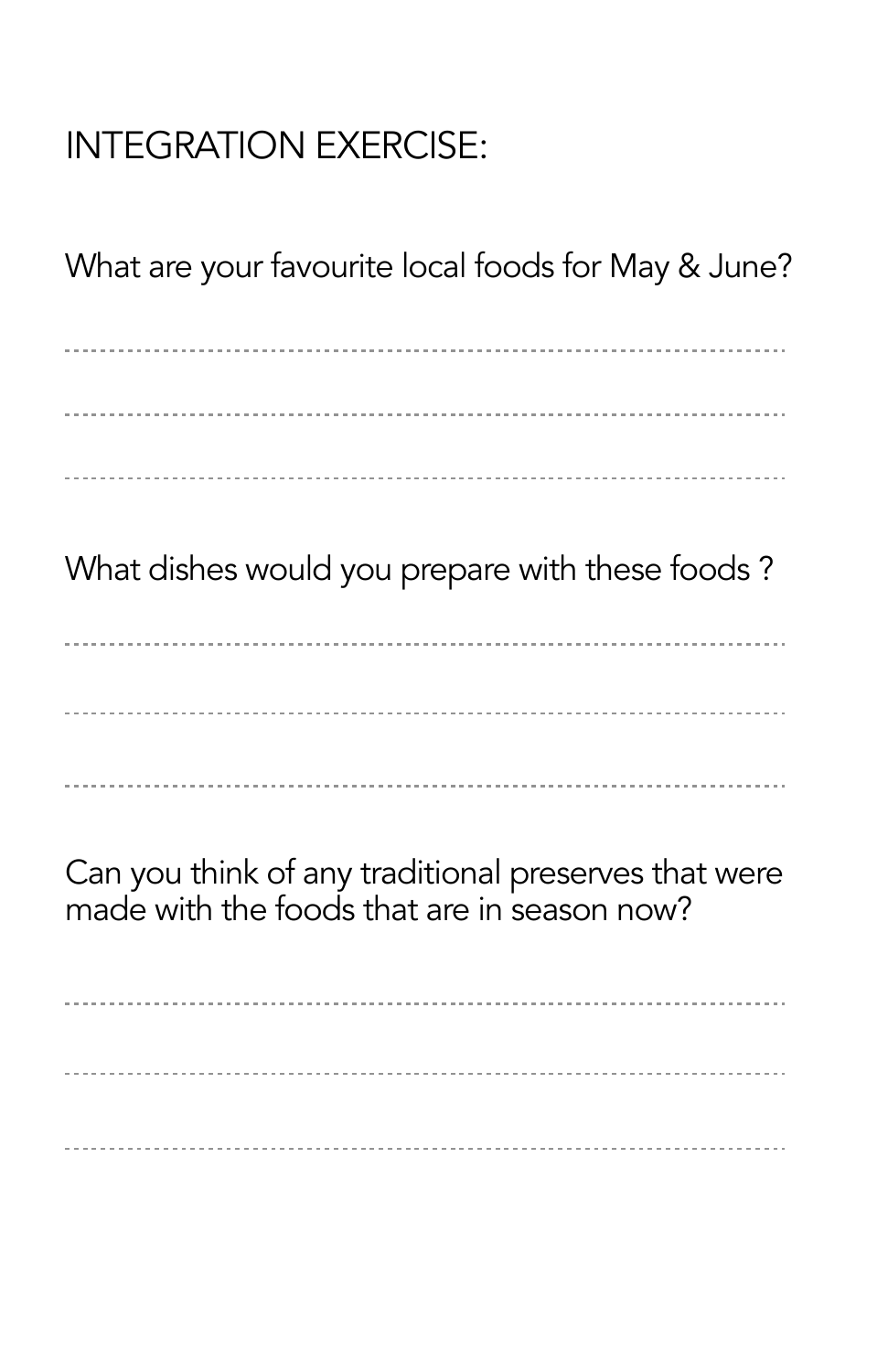<span id="page-17-0"></span>

#### ocal - more time to ripen, supports local economies, less carbon footprint.

#### I hear you !

Many people think to eat the way outlined in The 5 Principles is hard, time consuming and expensive.

Well eatlocal.org has another resource that makes it easy for you.

It's called a **CSA** or Crop Share Agreement. With a CSA you pay at the beginning of the season and then collect throughout the year.

You can sign up for a CSA that provide:

- Veggies<br>- Veggies<br>- Fruit
- vegg<br>- Fruit<br>Meet
- Meat
- Eggs
- And so much more….

You can find one that suits you and your home's needs.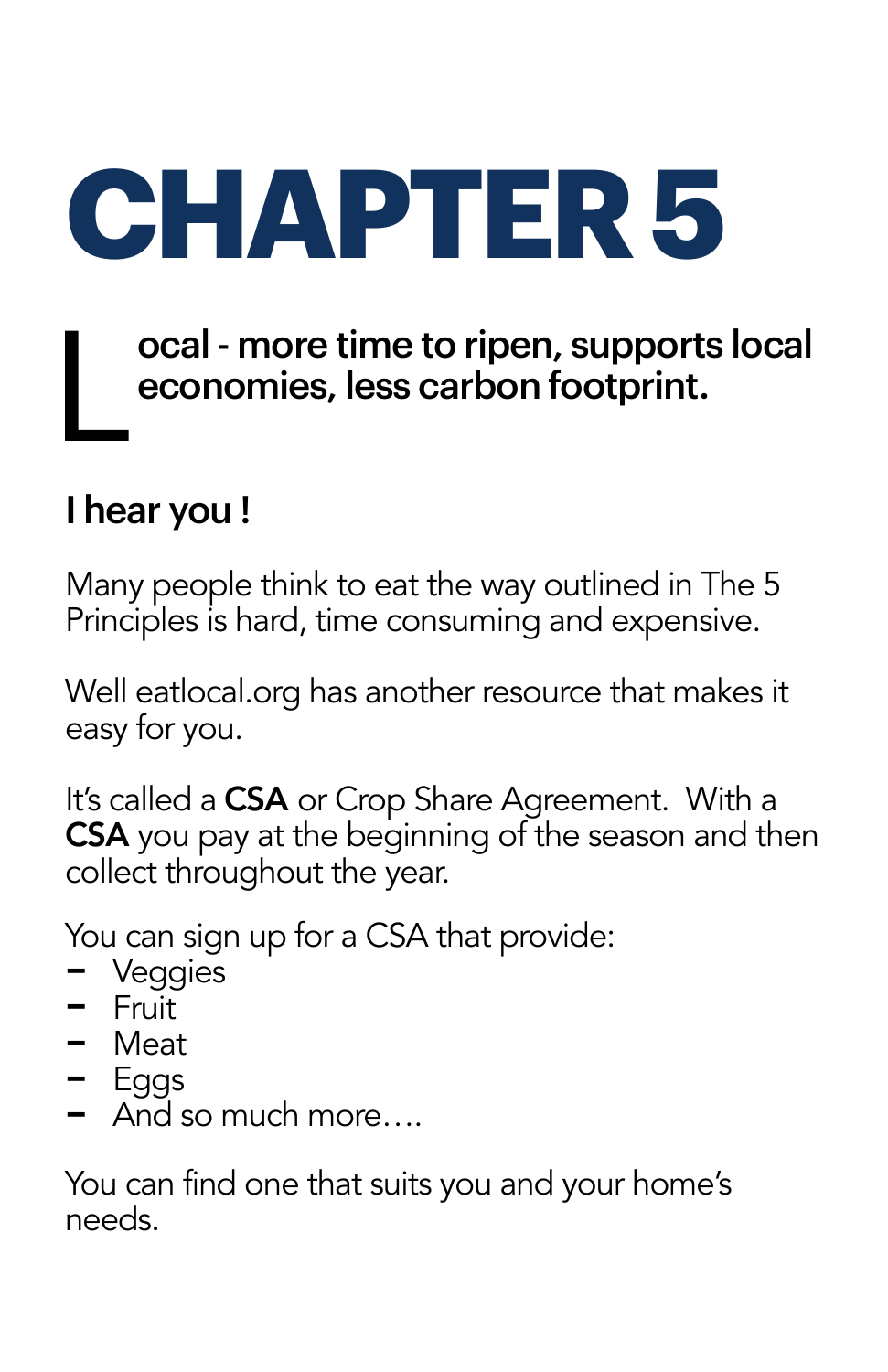#### **EXAMPLE:** [Earth Apple CSA MARKET SHARE](https://earthapplefarm.com/csa/)

"You'd like to be a CSA member, but prefer to choose your own produce/ schedule too hectic to commit every week/ have special dietary needs/ you're away for many of the weeks



of the season?!… Or perhaps you want to do a Glen Valley box and have the option of adding to it with what we offer at the farmers market… this is the CSA membership for you!"

Choose from a \$150- \$350 membership with the option to add more as the season progresses.

- Sign-up before and pay before May 1st and you're entitled to a 5% discount!
- Pick-up your share anytime between May and December at the summer market at Trout Lake or at the summer market at Riley Park
- Didn't use up your credit by the end of 2019? It will roll over to the above-mentioned markets in 2020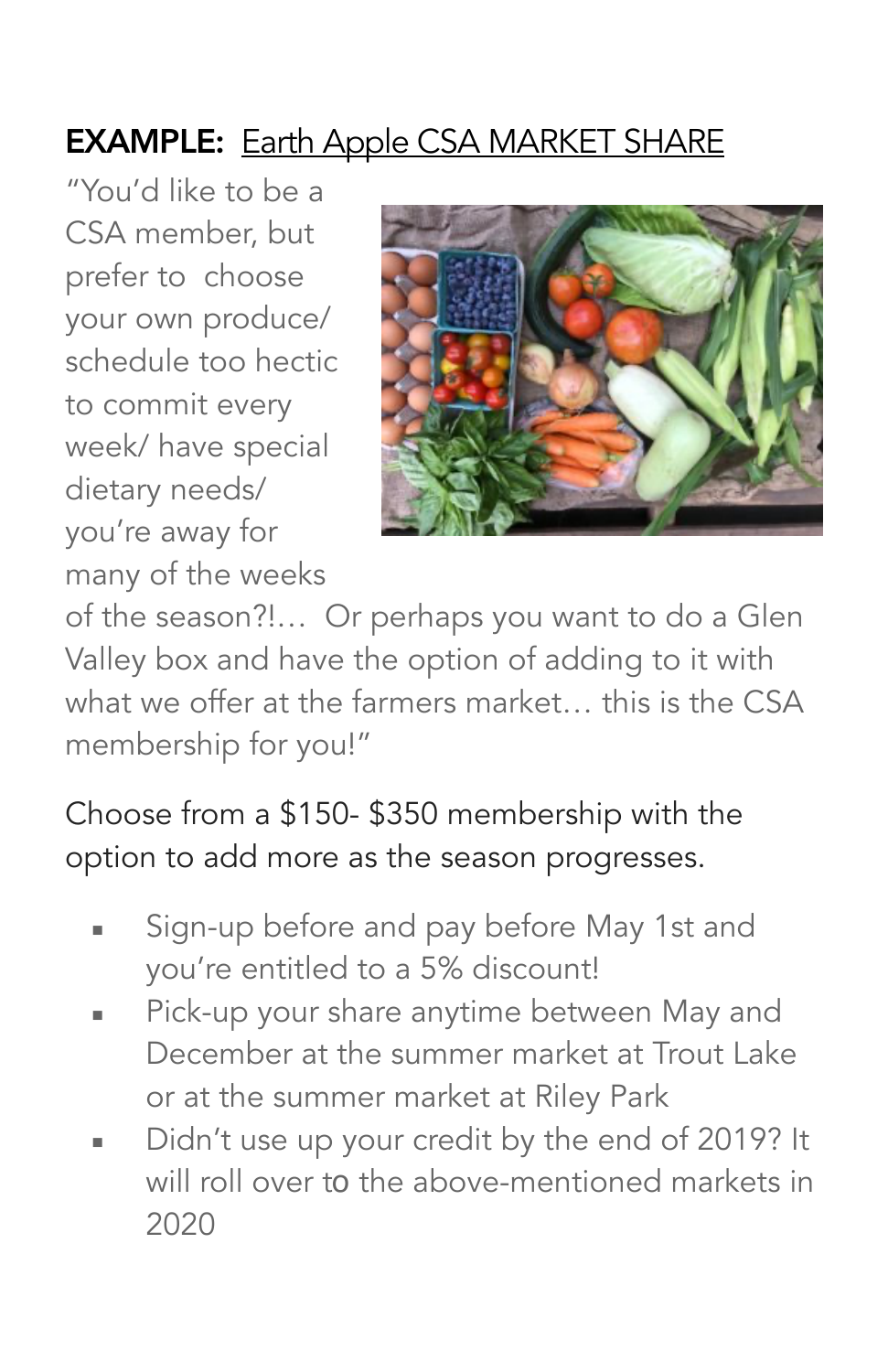#### INTEGRATION EXERCISE:

Checkout https://eatlocal.org/programs/csa-boxprogram

What would be the closest farm offering a CSA near you ?

How much do you think you spend on groceries stores a week? How much do you think you could

save by signing up for a CSA?

Would you sign-up for a CSA? If so, for how long, what products and what would be the cost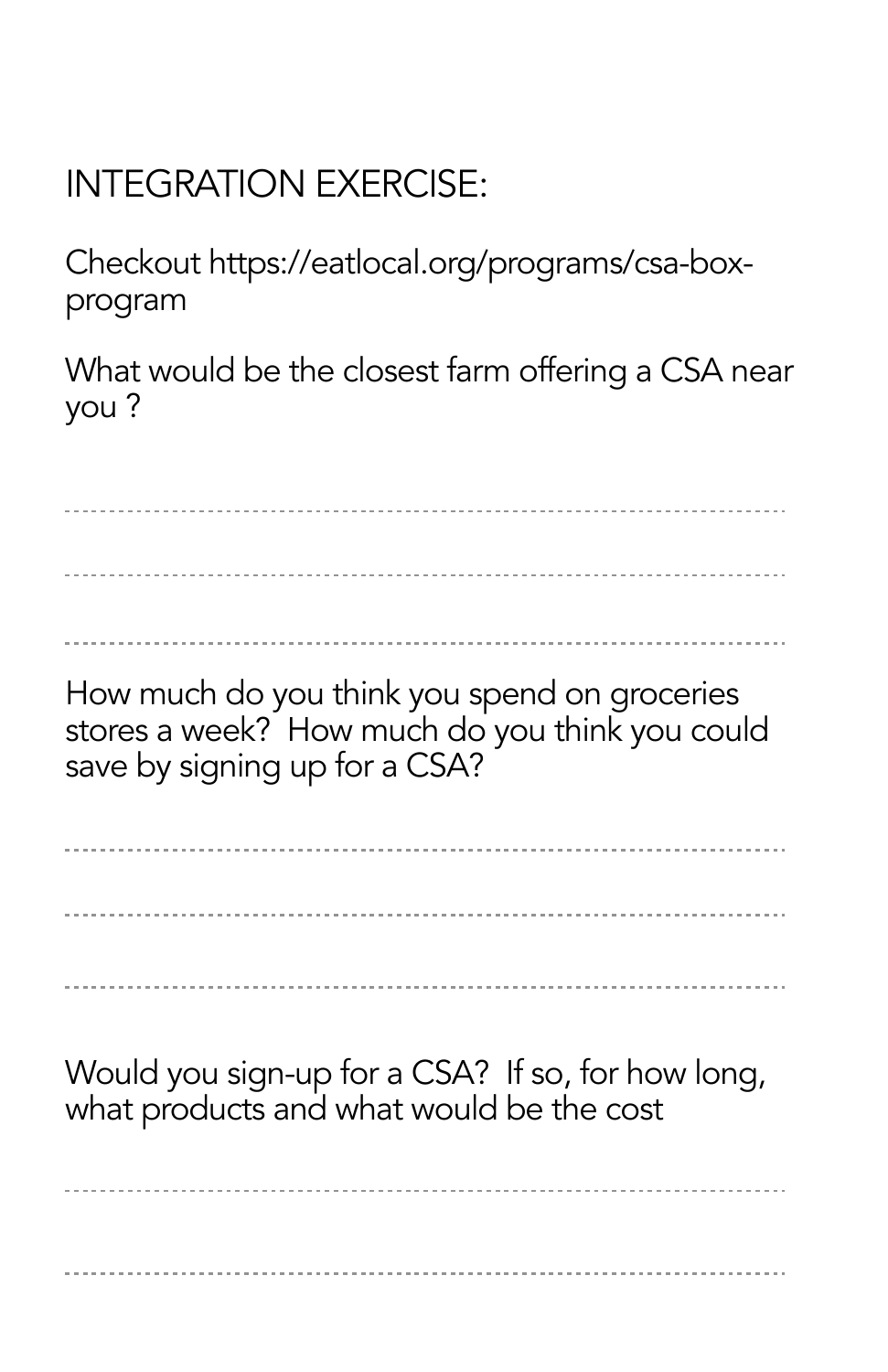### <span id="page-20-0"></span>**WEEKLY INTEGRATION EXERCISE:**

What are 2 healthy habits you can integrate this week?

What would be the first steps for each? Do you need to go out and get something? Research something? Etc.. What are 2 unhealthy habits you can let go of this week? What would be the first steps for each?